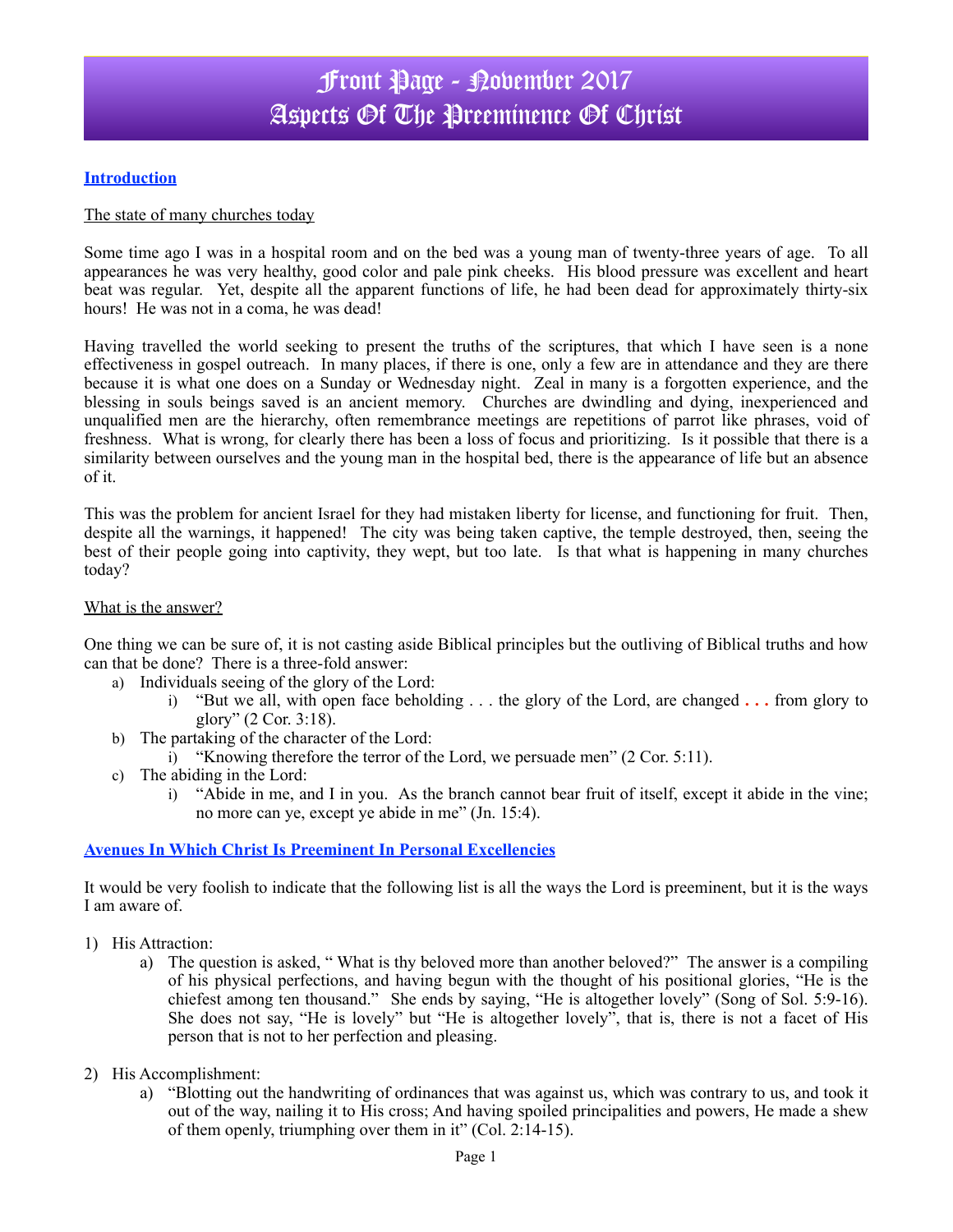# Front Page - November 2017 Aspects Of The Preeminence Of Christ

- 3) His Authority:
	- a) The Lord has been set by God, "At his own right hand in the heavenly places, Far above all principality, and power, and might, and dominion, and every name that is named, not only in this world, but also in that which is to come: And hath put all things under his feet" (Eph. 1:20-22).
- 4) His Distinction:
	- a) There are multiple ways the Lord is preeminent in multiple distinctions, such as:
		- i) Being the sole/exclusive:
			- 1. Mediator between God and men (1 Tim. 2:5)
			- 2. Advocate with the Father (1 Jn. 2:1)
			- 3. High Priest who is perfect (Heb. 2:10), and perfects forever them that are sanctified (Heb. 10:14).
			- 4. Legislator (Matt. 28:20)
		- ii) Being the only human being:
			- 1. In whom God was well pleased (Matt. 3:17)
			- 2. Who could forgive sins (Mk. 2:7)
- 5) His Glorification:
	- a) "The God of Abraham, and of Isaac, and of Jacob, the God of our fathers, hath glorified his Son Jesus; whom ye delivered up, and denied him in the presence of Pilate, when he was determined to let him go" (Acts 3:13).
	- b) "Who by him do believe in God, that raised him up from the dead, and gave him glory; that your faith and hope might be in God" (1 Pet. 1:21).
- 6) His Justification:
	- a) "Without controversy great is the mystery of godliness: God was manifest in the flesh, justified in the Spirit" (1 Tim. 3:16).
- 7) His Liberation:
	- a) "Stand fast therefore in the liberty wherewith Christ hath made us free" (Gal. 5:1).
- 8) His Moral Perfection:
	- a) "Who shall ascend into the hill of the LORD? or who shall stand in his holy place? He that hath clean hands, and a pure heart; who hath not lifted up his soul unto vanity, nor sworn deceitfully" (Psa.  $24:3-4$ ).
- 9) His Preserving Abilities:
	- a) "Now unto Him that is able to keep you from falling, and to present you faultless" (Jude 24)
	- b) Able to save to the uttermost (Heb. 7:25).
- 10) Qualifications:
	- a) "Thou art worthy to take the book, and to open the seals thereof: for thou wast slain, and hast redeemed us to God by thy blood out of every kindred, and tongue, and people, and nation; And hast made us unto our God kings and priests: and we shall reign on the earth" (Rev. 5:9-10).
- 11) Resurrection:
	- a) "And he is the head of the body, the church  $\ldots$  the firstborn from the dead" (Col. 1:18).
	- b) "But now is Christ risen from the dead, and become the firstfruits of them that slept" (1 Cor. 15:20).
- 12) His Revelation:
	- a) "He that hath seen me hath seen the Father; and how sayest thou then, Shew us the Father?" (Jn. 14:9)